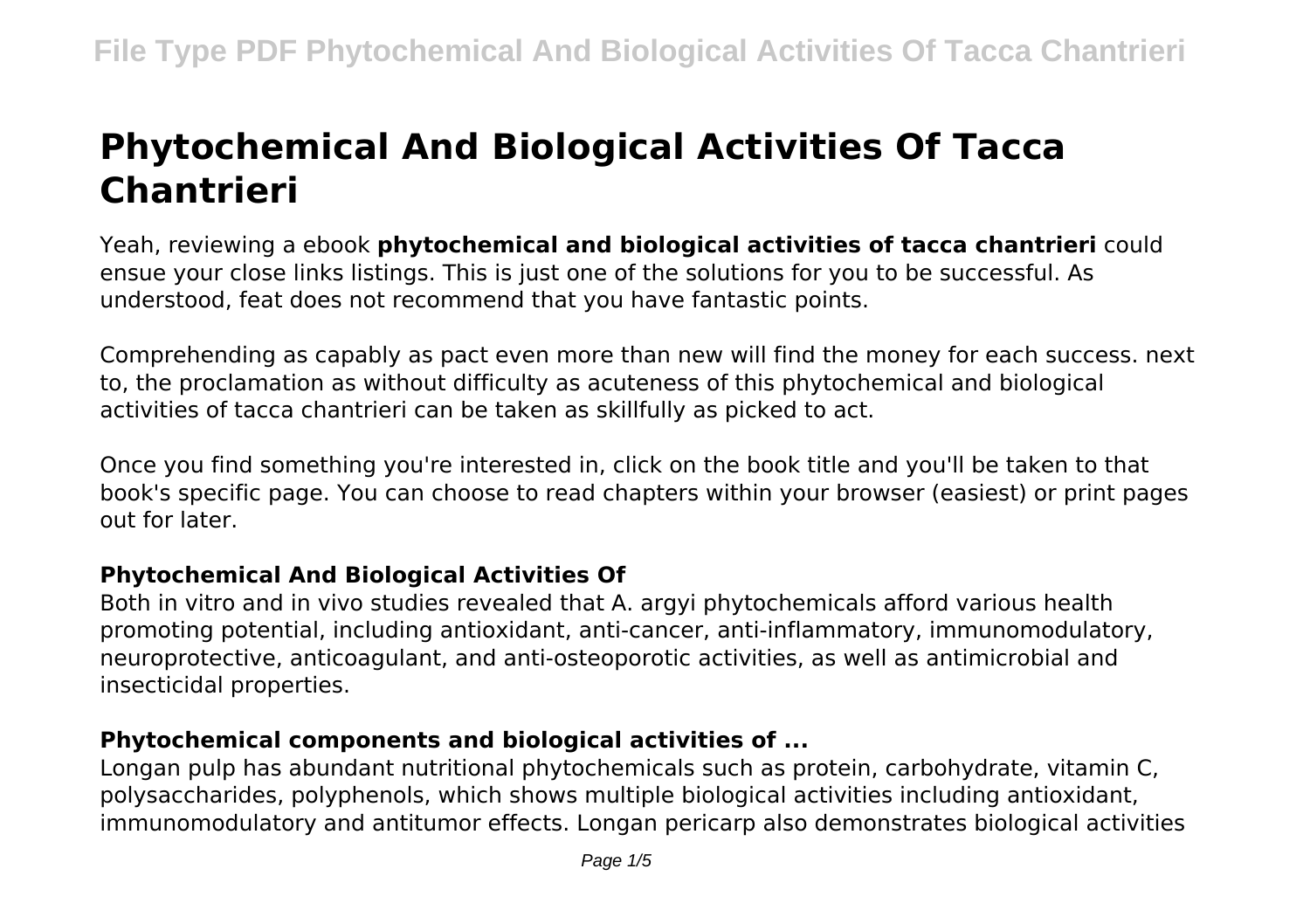because of its rich content of polysaccharides and polyphenols.

#### **Phytochemical constituents and biological activities of ...**

For a long time, aromatic and medicinal plants have played an important role as (phyto) therapeutic agents of both pharmacological and economic relevance [1,2,3,4]. In developing countries, due to economic constraints, nearly 80% of the population still depends on plant extracts as a source of natural remedies.

#### **Phytochemical Compositions and Biological Activities of ...**

Phytochemical analysis and biological activities of in vitro cultured Nidularium procerum, a bromeliad vulnerable to extinction

### **Phytochemical analysis and biological activities of in ...**

Phytochemical Profile and Biological Activities of Tendrils and Leaves Extracts from a Variety of Vitis vinifera L. by Mirela L. Moldovan 1 , Rahela Carpa 2 , Ionel Fizeșan 3 , Laurian Vlase 4 , Cătălina Bogdan 1 , Sonia M. Iurian 4 , Daniela Benedec 5,\* and Anca Pop 3

# **Phytochemical Profile and Biological Activities of ...**

Even though these berries fall under the same genus, the phytochemicals content and biological activities exerted by the closely related species are different . Phenolics profile and concentration were affected by genetic (genus, species, and cultivar/genotype) and environmental (plant maturity, plant age, growing season, and field location) factors [ 9 – 12 ].

# **Phytochemical Composition and Biological Activities of ...**

Phytochemical and Biological Activities of Four Wild Medicinal Plants Anwar Ali Shad , 1 Shabir Ahmad , 2 Riaz Ullah , 3 Naser M. AbdEl-Salam , 4 H. Fouad , 4 , 5 Najeeb Ur Rehman , 6 Hidayat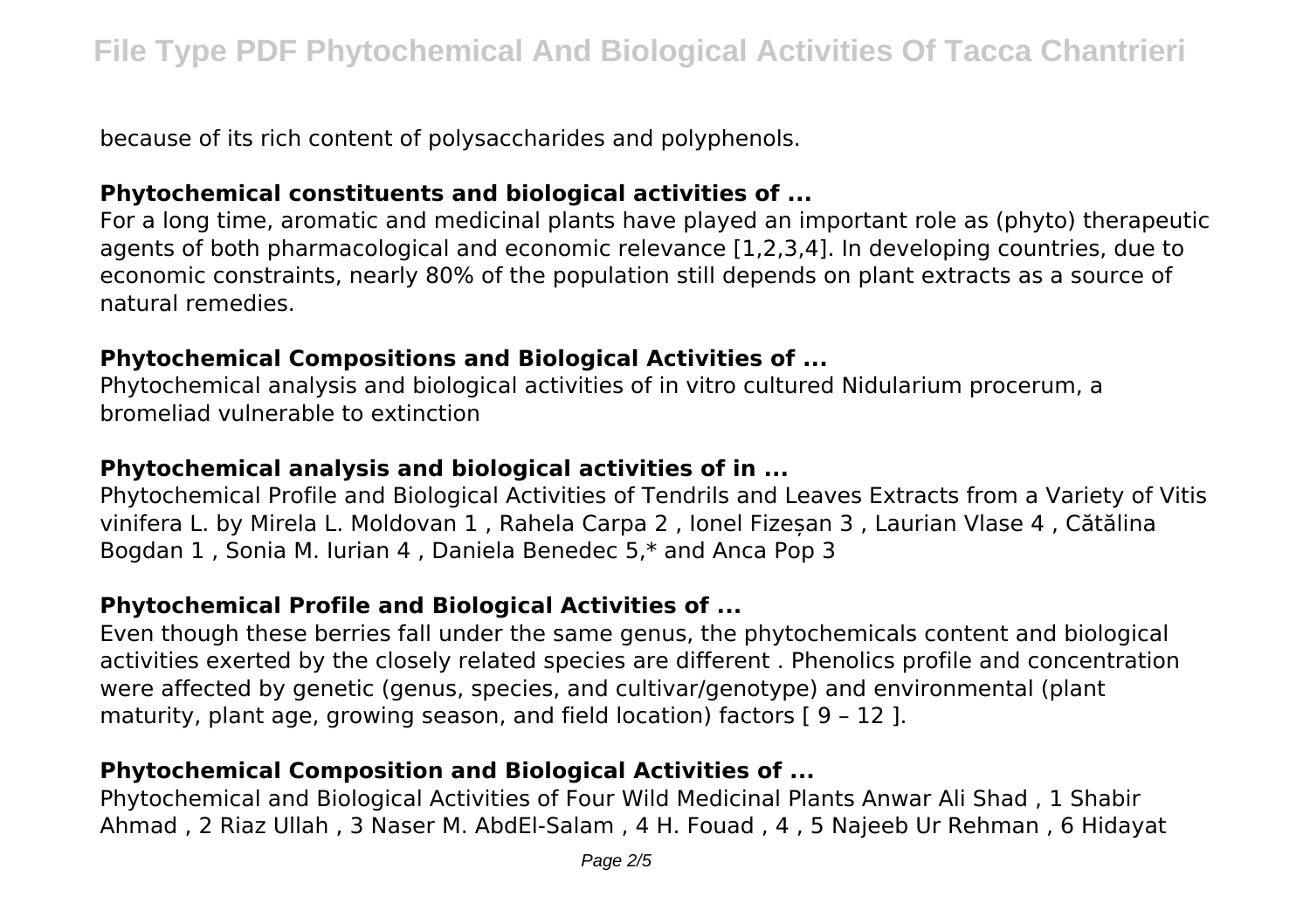Hussain , 6 and Wajid Saeed 1

#### **Phytochemical and Biological Activities of Four Wild ...**

Phytochemical Analysis and Biological Activities of Cola nitida Bark Durand Dah-Nouvlessounon , 1 Hubert Adoukonou-Sagbadja , 2 Nafan Diarrassouba , 3 Haziz Sina , 1 Adolphe Adjanohoun , 4 Mariam Inoussa , 1 Donald Akakpo , 1 Joachim D. Gbenou , 5 Simeon O. Kotchoni , 6 Mamoudou H. Dicko , 7 and Lamine Baba-Moussa 1 , \*

#### **Phytochemical Analysis and Biological Activities of Cola ...**

Longan pulp has abundant nutritional phytochemicals such as protein, carbohydrate, vitamin C, polysaccharides, polyphenols, which shows multiple biological activities including antioxidant,...

#### **(PDF) Phytochemical Constituents and Biological Activities ...**

The findings suggest that A. esculentus contains various nutrients and important phytochemicals. It possesses a number of important biological activities, including antioxidant, anti‐inflammatory and immunomodulatory, antibacterial, anticancer, antidiabetic, organ protective, and neuropharmacological activities.

# **Phytochemical information and pharmacological activities ...**

(Simaroubaceae), both phytochemical and biological investigations, are compiled. Brucea javanica is an evergreen shrub distributed widely in Southeast Asia and northern Australia. In China, the seeds of Brucea javanica have been used as traditional herbal medicine due to its multifaceted activities.

# **Phytochemical and Biological Activities of an Anticancer ...**

The findings suggest that A. esculentus contains various nutrients and important phytochemicals. It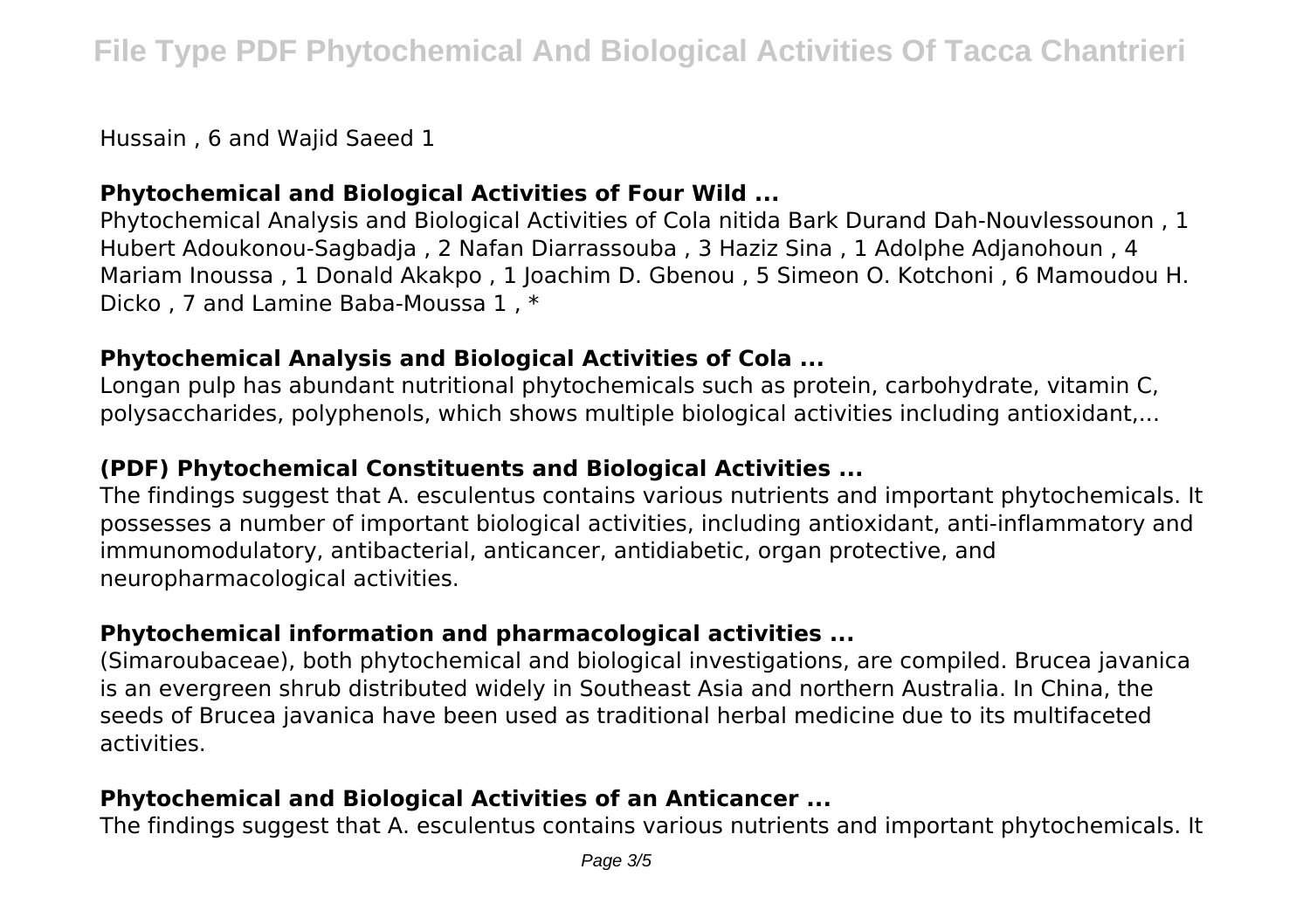possesses a number of important biological activities, including antioxidant, anti-inflammatory and immunomodulatory, antibacterial, anticancer, antidiabetic, organ protective, and neuropharmacological activities.

#### **Phytochemical information and pharmacological activities ...**

This study attempted to relate the composition of bioactive phytochemicals and chosen biological activities (antioxidant, cytotoxic, anti‐genotoxic, and influence on enzymatic activities) for extracts from differently pigmented cabbage (white and red) and cauliflower (white and purple) varieties.

### **Phytochemical composition and biological activities of ...**

Their biological effects are further influenced by the interaction of phytochemicals and their bioavailability in the gastrointestinal tract of animals. PFA effects on animal health and production are also complex due to various EO antibiotic, antioxidant, anti-quorum sensing, anti-inflammatory, and digestive fluids stimulating activities.

# **Molecules | Topical Collection : Phytochemicals ...**

Abu Bakar MF , Ismail NA , Isha A , Ling ALM . Phytochemical composition and biological activities of selected wild berries (Rubus moluccanus L., R. fraxinifolius Poir., and R. alpestris Blume). Evidence-Based Complementary and Alternative Medicine. 2016:2482930. doi: 10.1155/2016/2482930

#### **Phytochemical composition and potential biological ...**

Phytochemicals are diverse natural products of different biological activities: A small fraction of known phytochemicals have antioxidant activity and protect plants and human body against oxidative damage. As discussed by scientists, phytochemicals as antioxidant may reduce the risk of developing certain types of cancer.